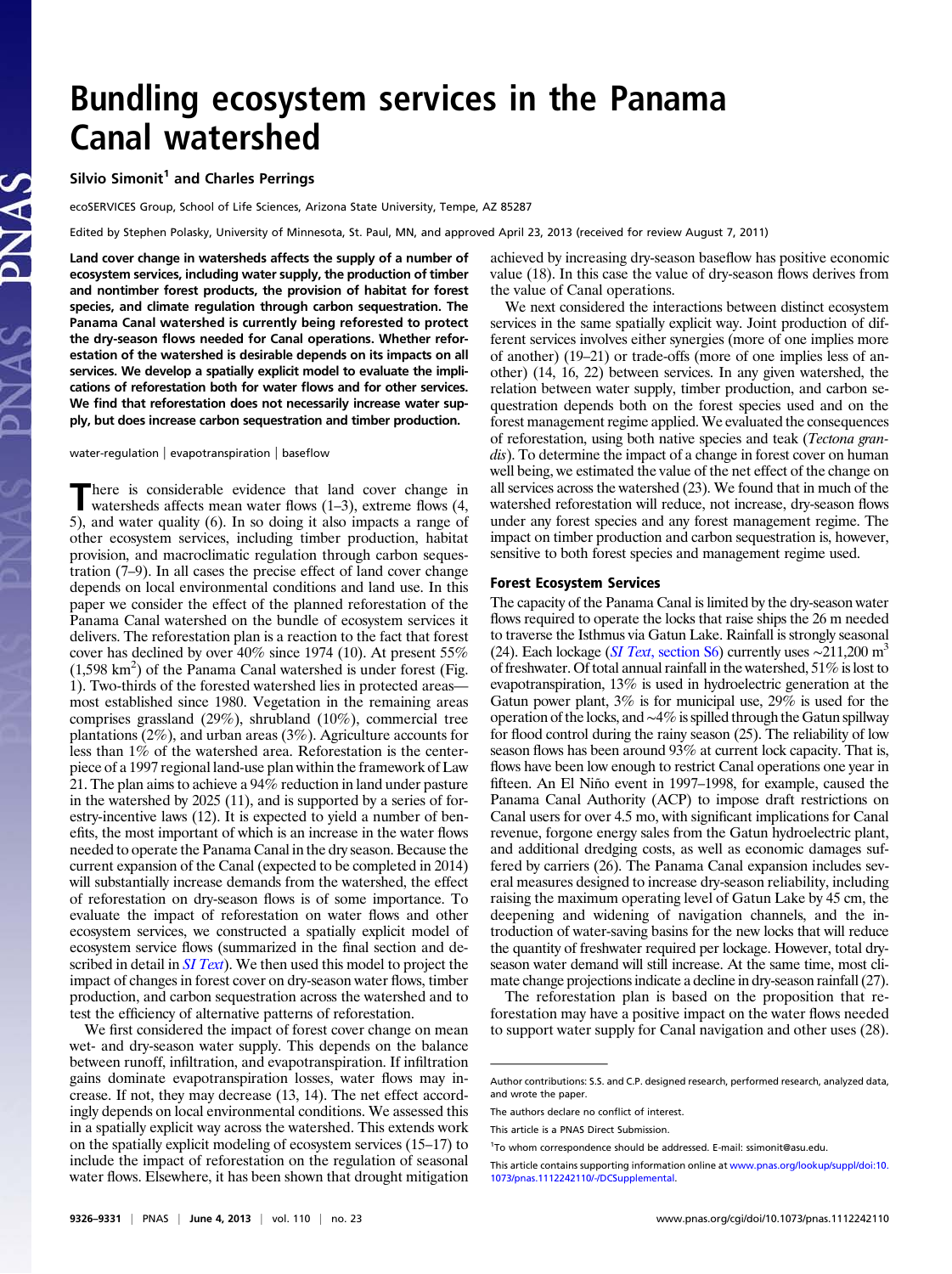

Fig. 1. Land use land cover in the Panama Canal watershed. Source: Authors' representation of the GIS dataset "Forest Cover 2008 by ACP" available at [http://mapserver.stri.si.edu/geonetwork/srv/en/main.home.](http://mapserver.stri.si.edu/geonetwork/srv/en/main.home)

The evidence on the effect of vegetation change on water flow in the tropics is generally mixed. Average annual water yields have generally been shown to be a decreasing function of forest cover (29–31), but the effect on low flows has been variable (32, 33). A paired catchment experiment conducted within a 9-mo period in two small (around 100 ha) subbasins in the Panama Canal watershed, one forested and the other deforested, found that wetseason stream flow was higher in the deforested catchment, but that dry-season stream flow was higher in the forested catchment (34). On the other hand, model-based estimates of the impact of reforestation of pasture land in the larger Chagres and Trinidad catchments found a reduction in runoff of 18% for the wetter to 29% for the drier Trinidad catchment (35).

The net impact of vegetation change on water flows depends on its effects on surface runoff, infiltration, and evapotranspiration (36). Transitions between vegetation types alter all three. Compared with grasslands, forests have a greater leaf area index and canopy roughness, as well as root systems that access deeper water sources (37). Because of this, reforestation potentially results in higher evaporative water losses. On the other hand, diminished surface runoff due to the "roughness" of forests and the impact of the root system on soil micro- and macropore characteristics potentially increases water infiltration and groundwater recharge (38).

The choice of forest species and the type of forest management depends on the benefits forests are expected to yield. The species chosen to regulate water supplies will not necessarily be the same as those chosen for timber production, carbon sequestration, or habitat provision. The ACP is interested in the regulation of water flows to the Panama Canal, but private landholders in the watershed are typically focused on timber products or livestock production. In the absence of markets for water regulation or carbon sequestration, landholders have little incentive to take account of any benefits their management of the land offers to off-site or downstream users. The value of timber and livestock products is largely determined in well-functioning markets. It accrues to landholders and reflects the strength of demand for such commodities. The value of water regulation, on the other hand, stems from the importance downstream users attach to floods, sedimentation, erosion, or the seasonality of water flows. The value of carbon sequestration similarly reflects global willingness to pay for macroclimatic stabilization. There is some evidence that these values dominate the value of forest products in many cases (39, 40). However, neither value is currently reflected in the market prices of land, timber, or livestock products. They are "external" effects of land use (41, 42).

The efficient management of watersheds requires that the costs and benefits of all relevant ecosystem services be taken into account, whether or not landholders themselves have an incentive to do so. Indeed, current enthusiasm for the development of systems of payments for ecosystem services (43–45) is largely focused on the "co-benefits" of reforestation (7). We applied principles for the optimal management of multiple-use natural resources (46, 47) to test the efficiency of the land cover changes envisaged by the watershed reforestation plan (11), given best estimates of the value of the different ecosystem services. Taking account of precipitation, topography, vegetation, and soil characteristics and the spatial distribution of these characteristics, we modeled the trade-offs and synergies between water flow regulation and other watershed services and used this to evaluate the economic consequences of alternative reforestation options in the Panama Canal watershed.

### Results

After calibrating and validating the model (SI Text[, section S2,](http://www.pnas.org/lookup/suppl/doi:10.1073/pnas.1112242110/-/DCSupplemental/pnas.201112242SI.pdf?targetid=nameddest=STXT) and [Tables S1](http://www.pnas.org/lookup/suppl/doi:10.1073/pnas.1112242110/-/DCSupplemental/pnas.201112242SI.pdf?targetid=nameddest=ST1) and [S2\)](http://www.pnas.org/lookup/suppl/doi:10.1073/pnas.1112242110/-/DCSupplemental/pnas.201112242SI.pdf?targetid=nameddest=ST2), we found the effect of current forest cover on dry-season water flow (SI Text[, section S1](http://www.pnas.org/lookup/suppl/doi:10.1073/pnas.1112242110/-/DCSupplemental/pnas.201112242SI.pdf?targetid=nameddest=STXT) and [Table S3](http://www.pnas.org/lookup/suppl/doi:10.1073/pnas.1112242110/-/DCSupplemental/pnas.201112242SI.pdf?targetid=nameddest=ST3)) to be positive in the wet Madden basin, increasing flow by 4.7%, but negative in the dry Gatun basin, decreasing flow by 13%. We therefore expect reforestation to have different effects in different parts of the watershed, depending on site-specific variables such as slope, the hydraulic characteristics of the soil, the amount of precipitation during both dry and wet seasons, and the characteristics of the forest species. Each of these variables influences the relationship between runoff and baseflow net of evapotranspiration. Our model results show that only where there are high precipitation rates, flat terrain, and soil types with high potential infiltration is reforestation likely to enhance dry-season flows.

Fig. 2A reports the distribution of existing forest cover and our estimates of the average value of the dry-season water flows secured by that forest cover. Taking a 5% slope and soil type with low infiltration potential as a reference point, we found that natural forest currently has a positive effect on dry-season hydrological flows in areas where precipitation rates are above 325 mm and 2,010 mm for the dry and wet seasons, respectively. Although forest cover increases infiltration, it also increases evapotranspiration, leading, in many parts of the watershed, to greater soil moisture deficiency. This is what determines baseflow.

The marginal value of dry-season flow is the value of the services it supports—in this case the lockages required for ships to transit the Isthmus—multiplied by the marginal impact of a change in flow on the number of lockages possible (SI Text[, section S6](http://www.pnas.org/lookup/suppl/doi:10.1073/pnas.1112242110/-/DCSupplemental/pnas.201112242SI.pdf?targetid=nameddest=STXT)). As a first approximation, we took the value of a lockage to be equal to the toll revenue it generates. This is a lower bound. Although the toll would be expected to reflect the shipping costs saved by using the route, it does not include the social value of emissions avoided by routing vessels through the Canal. The marginal impact of water flow on the number of lockages depends on the volume of water in Gatun Lake relative to the Gatun spillway and the threshold below which draft in the locks is reduced. The marginal value of water flow is zero if the water level is at or above that of the Gatun spillway. It is positive if the water level is below that of the spillway and is increasing in the difference between the actual water level and that of the spillway. Declining water levels affect both the number of transits and toll revenue per transit if water level falls below the lower threshold (because tolls are based on vessel and cargo tonnage).

Baseflow and runoff are not the only source of water flows to Gatun Lake and the Canal in the dry season. In fact, water stored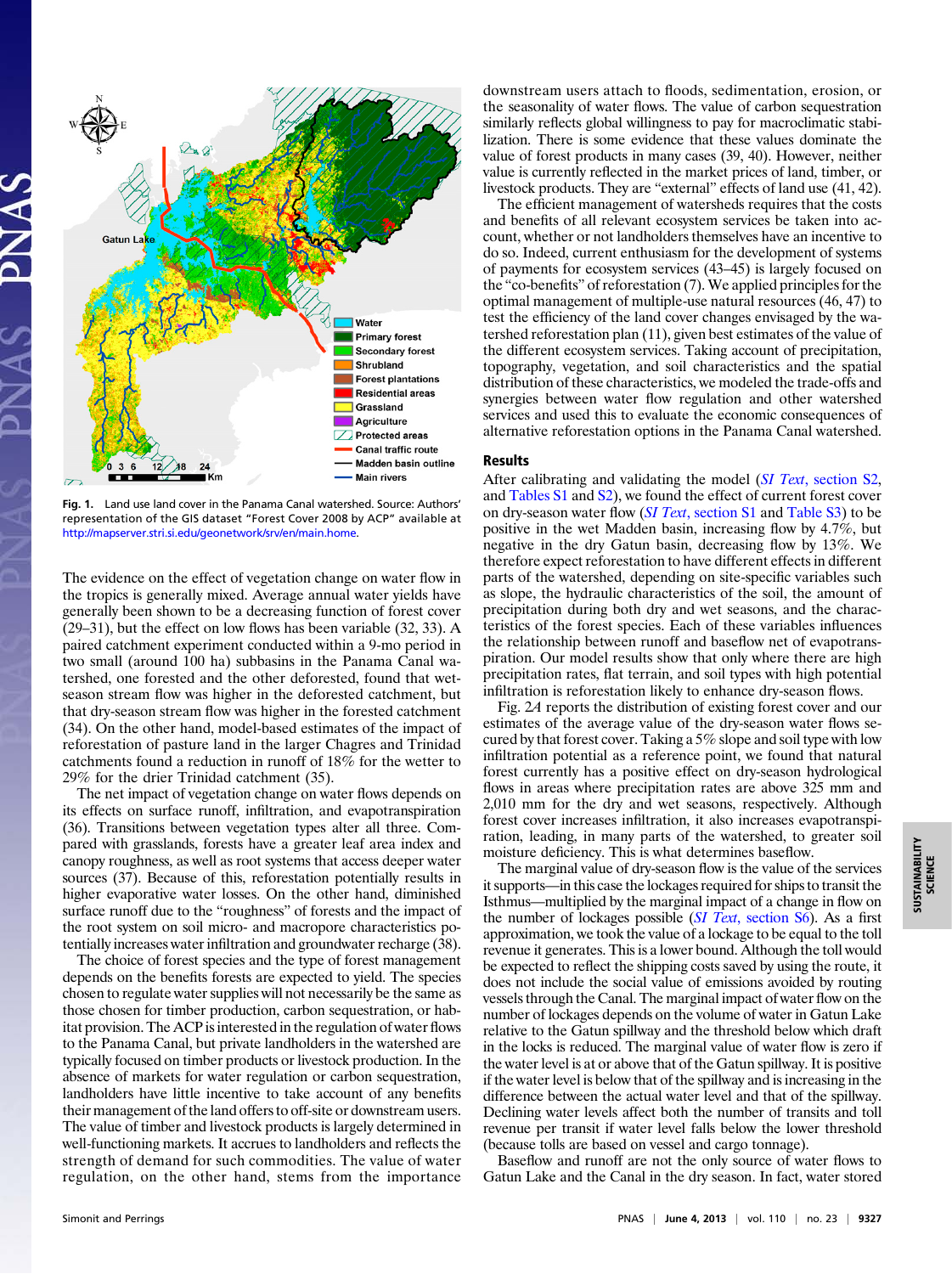

Fig. 2. Estimated steady-state annual average values for the ecosystem services in the Panama Canal watershed. (A) Value to the ACP of dry-season water flows generated by existing forest cover. (B) Value of dry-season water flows generated by conversion of grassland to "natural" forest. (C) Value of dry-season water flows plus timber production generated by conversion of existing grassland to commercial teak plantations and accounting for the opportunity cost of forgone livestock production. (D) Value of dry-season water flows, sequestered carbon, and timber production generated by conversion of existing grassland to teak production, accounting for the opportunity cost of forgone livestock production, and value of conservation of existing forest cover for water flow regulation and carbon sequestration (in D, land cover other than teak plantation and forest is shown in white). Source: Authors' calculations. The figure shows the marginal value of dry season flows, using a water "price" of 0.44 US\$ m<sup>−3</sup>. The marginal value of sequestered carbon, 4 US\$ t<sup>−1</sup> C, derives from ref. 48. The marginal value of forgone livestock production from grassland conversion, 249 US\$ ha<sup>−1</sup> y<sup>−1</sup>, was calculated from production data in ref. 59, assuming a livestock density of one animal per hectare. The marginal value of commercial teak plantation derives from sustainable extraction rates reported in ref. 60 and is based on a stumpage price of 280 US\$ m−<sup>3</sup> from ref. 61.

in Madden Lake is the main dry-season reserve for Gatun and the Canal. However, we suppose that all water sources are perfect substitutes. This implies that the marginal value of water depends not on its origin, but on the current level of Gatun Lake. Nor are Canal operations the only source of water loss in the dry season. Additional losses are due to seasonal evaporation, municipal water demand, and hydroelectric energy production. Assuming that the reservoirs are refilled by the end of the wet season, we calculate the expected marginal revenue product of dry-season flow to be the expected toll revenue of the additional lockages allowed by a unit of flow at the expected level of precipitation, evaporation, and so on, given land use and land cover in the watershed (*SI Text*[, section S6](http://www.pnas.org/lookup/suppl/doi:10.1073/pnas.1112242110/-/DCSupplemental/pnas.201112242SI.pdf?targetid=nameddest=STXT)).

In a baseline exercise, we found that the 37% of currently forested area that has a positive impact on dry-season flows (Fig. 24) provides an average of 37.2 million  $m<sup>3</sup>$  of seasonal flow, equivalent to 176 lockages. We estimated the marginal revenue generated by an additional cubic meter of flow to be US\$ 0.44 ([SI](http://www.pnas.org/lookup/suppl/doi:10.1073/pnas.1112242110/-/DCSupplemental/pnas.201112242SI.pdf?targetid=nameddest=STXT) Text[, section S6](http://www.pnas.org/lookup/suppl/doi:10.1073/pnas.1112242110/-/DCSupplemental/pnas.201112242SI.pdf?targetid=nameddest=STXT)). At this value the revenue generated by water flows from this portion of the existing forest cover is US\$ 16.37 million. Because the regional land-use plan calls for a 94% reduction in land under pasture in the watershed by 2025, we then evaluated the consequences of the conversion of grassland to natural forest. The impact on the steady-state value of water flow was found to be negative in almost all areas of the watershed (Fig. 2B). Overall, we found that grassland conversion to natural forest would reduce dry-season flows by 8.4% in the entire watershed. The 4.3% of current grasslands capable of providing a potential water flow benefit if reforested could, at the biological steady state (at mean "climax" vegetation), yield an additional 3.54 million  $m<sup>3</sup>$ to Canal navigation during the dry season, equivalent to US\$ 1.56 million in revenue to the ACP in 2009 dollars.

Dry-season water flow is not, however, the only ecosystem service provided by the watershed. We therefore considered, in addition, carbon sequestration (providing global benefits) and livestock and timber production (both providing local benefits). Consider, first, the effect of carbon sequestration. As part of the same baseline exercise, we found that in most areas the value of the hydrological losses due to existing natural forest would be compensated by the value of carbon sequestration at a price of 4 US\$ $\cdot$ t<sup>-1</sup> C (where t denotes a metric ton) (48). For reference, this is above the March 2013 US Regional Greenhouse Gas Initiative auction clearing price (US\$ 2.80) and below the lowest European Spot Market price in the same month (US\$ 4.46). At 4 US\$ $\cdot t^{-1}$  C the average annual net value of current forest cover due to these two services ranges from −99 US\$·ha−<sup>1</sup> to 2,555 US \$·ha−<sup>1</sup> . The spatial distribution of the average net value of existing forest, measured by the value of both dry-season flow and carbon sequestration, is shown in [Fig. S1](http://www.pnas.org/lookup/suppl/doi:10.1073/pnas.1112242110/-/DCSupplemental/pnas.201112242SI.pdf?targetid=nameddest=SF1)A.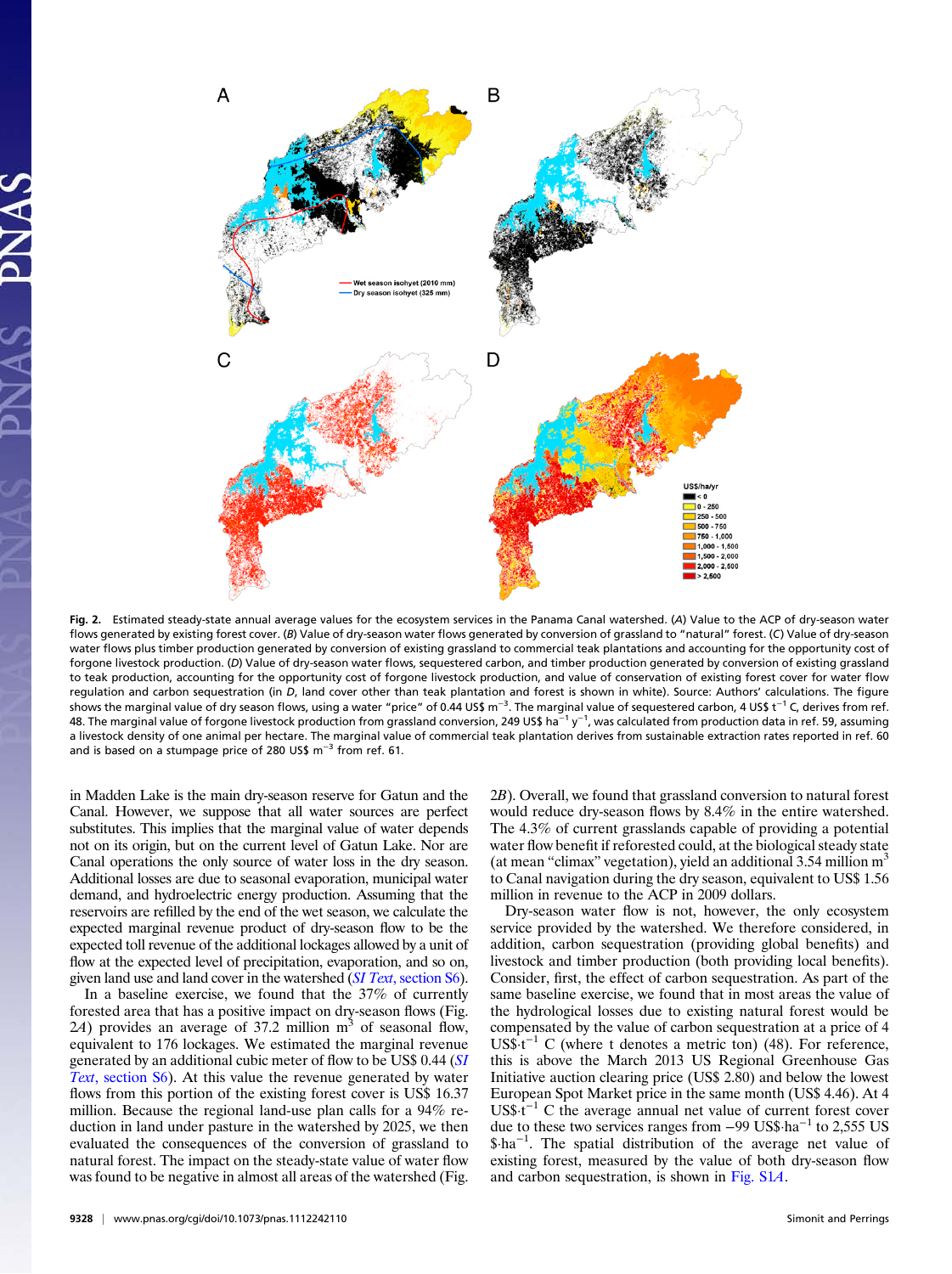The proportion of grassland that would yield positive net benefits in terms of dry-season water flows if converted to natural forest would be only 4.3% (2.4% if the forgone benefits of livestock production are included) (Fig. 2B and Table 1). However, if the value of carbon sequestration is added (at a price of 4 US\$ $\cdot$ t<sup>-1</sup> C), the area yielding positive net benefits would increase to 96.9% (59.6% if the forgone benefits of livestock production are included) (Fig.  $S1B$  and Table 1). We also tested the sensitivity of our findings to the greater range of carbon values commonly used in energy models (49) or observed in existing markets (50) (*[SI Text](http://www.pnas.org/lookup/suppl/doi:10.1073/pnas.1112242110/-/DCSupplemental/pnas.201112242SI.pdf?targetid=nameddest=STXT)*, [section S7\)](http://www.pnas.org/lookup/suppl/doi:10.1073/pnas.1112242110/-/DCSupplemental/pnas.201112242SI.pdf?targetid=nameddest=STXT). We found that the extent of reforestation yielding positive net benefits ranges from 4.7% grassland conversion at  $2 \text{ US$\mathbb{S}$} \cdot \text{t}^{-1} \text{ C}$  to 97.8% at 6 US\$ $\cdot \text{t}^{-1} \text{ C}$ . A carbon price above 6.70 US\$ $t^{-1}$  C would justify 100% grassland conversion to natural forest.

Conversion of grassland to natural forest is not the only reforestation option, however. Nor is it necessarily the preferred reforestation option. The Smithsonian Tropical Research Institute's (STRI) Agua Salud project is investigating the consequences for ecosystem service provision of a range of land cover options, including high value timber crops (especially teak). We therefore considered reforestation with teak as the instrument of both carbon sequestration and water flow regulation. Elsewhere carbon sequestration via plantation monocultures has had an adverse effect on runoff and groundwater recharge, soil pH, base saturation, and soil fertility (14). We found that conversion to teak plantations would also reduce overall dry-season flow by 11.1%. In fact it would have a negative impact on dry-season flows in all but 142 ha of the area currently under grassland. It would also have a lower carbon storage capacity compared with natural forest ([SI Text](http://www.pnas.org/lookup/suppl/doi:10.1073/pnas.1112242110/-/DCSupplemental/pnas.201112242SI.pdf?targetid=nameddest=STXT), [section S5](http://www.pnas.org/lookup/suppl/doi:10.1073/pnas.1112242110/-/DCSupplemental/pnas.201112242SI.pdf?targetid=nameddest=STXT)). Nevertheless, at  $\overline{4}$  US\$  $t^{-1}$  C, the carbon sequestered by teak plantations would be sufficient to offset the value of the hydrological losses in 40.9% of grasslands (Table 1). Teak is a commercially valuable product, yielding revenue on the order of 2,800 US\$·ha<sup> $-1$ </sup>·y<sup>-1</sup> under sustainable forestry management ([SI](http://www.pnas.org/lookup/suppl/doi:10.1073/pnas.1112242110/-/DCSupplemental/pnas.201112242SI.pdf?targetid=nameddest=STXT) Text[, section S6](http://www.pnas.org/lookup/suppl/doi:10.1073/pnas.1112242110/-/DCSupplemental/pnas.201112242SI.pdf?targetid=nameddest=STXT)). Combining this with the value of water supply, net of the opportunity cost of forgone livestock production, we found that reforestation of existing grassland in teak would generate gains sufficient to offset the value of the hydrological losses in all areas currently under grassland (Fig. 2C and Table 1). In other words, if we considered only the impact of reforestation on dryseason water flows, we would have to conclude that reforestation under any species was not warranted. If we add the potential benefits offered by carbon sequestration and timber production, however, the position is different (Fig. 2D).

Although we estimated the hydrological parameters for natural forest directly from the hydrograph of a subbasin entirely covered by forest in the upper watershed (SI Text[, section S2](http://www.pnas.org/lookup/suppl/doi:10.1073/pnas.1112242110/-/DCSupplemental/pnas.201112242SI.pdf?targetid=nameddest=STXT)), the parameter values [\(Table S4](http://www.pnas.org/lookup/suppl/doi:10.1073/pnas.1112242110/-/DCSupplemental/pnas.201112242SI.pdf?targetid=nameddest=ST4)) for other land covers were derived from the literature using the Soil Conservation Service (SCS) Curve Number approach to estimate runoff (51). We therefore tested the sensitivity of our results on dry-season flows and the warranted extent of grassland conversion to variation in these values (SI Text[, section](http://www.pnas.org/lookup/suppl/doi:10.1073/pnas.1112242110/-/DCSupplemental/pnas.201112242SI.pdf?targetid=nameddest=STXT) [S7\)](http://www.pnas.org/lookup/suppl/doi:10.1073/pnas.1112242110/-/DCSupplemental/pnas.201112242SI.pdf?targetid=nameddest=STXT). We found predicted dry-season flows to be robust to a wide range of values for the hydrological parameters. Reforestation has negative hydrological impacts over the whole range of parameter values reported in the literature [\(Fig. S2\)](http://www.pnas.org/lookup/suppl/doi:10.1073/pnas.1112242110/-/DCSupplemental/pnas.201112242SI.pdf?targetid=nameddest=SF2). There do exist parameter values that reverse the effect of reforestation on dry-season flows,

but these lie outside the range reported in the literature. We did, however, find that the extent of grassland conversion that would be warranted for different bundles of ecosystem services was sensitive to variation in the hydrological parameters [\(Fig. S3](http://www.pnas.org/lookup/suppl/doi:10.1073/pnas.1112242110/-/DCSupplemental/pnas.201112242SI.pdf?targetid=nameddest=SF3)).

The efficiency of grassland conversion within the watershed accordingly depends on the bundle of ecosystem services at issue (52). Our results suggest that the value of sequestered carbon and timber may dominate the value of water regulation in much of the watershed. Because there is uncertainty about our estimates of the marginal value of different ecosystem services, however, we also tested the sensitivity of our findings to variation in the marginal values of the services considered (see SI Text[, section S7](http://www.pnas.org/lookup/suppl/doi:10.1073/pnas.1112242110/-/DCSupplemental/pnas.201112242SI.pdf?targetid=nameddest=STXT) for details). We found that the percentage of grassland it would be efficient to convert to natural forest was sensitive to the marginal value of water, carbon, and meat production [\(Fig. S4](http://www.pnas.org/lookup/suppl/doi:10.1073/pnas.1112242110/-/DCSupplemental/pnas.201112242SI.pdf?targetid=nameddest=SF4)A). The higher the marginal value of water and livestock products was, the lower the proportion of grassland it would be efficient to convert. The higher the marginal value of sequestered carbon was, the higher the proportion of grassland that could be efficiently converted. Given our estimate of the forgone revenue from livestock production and value of dry-season water flows to the ACP, for example, reforestation of all existing grassland for water regulation and carbon sequestration would be viable at a carbon price above 6.7 US\$ $t^{-1}$  C for natural forest and 10.6 US\$ $\cdot$ t<sup>-1</sup> C for teak. Moreover, once we included the value of timber production, we found that water flow losses could be offset at significantly lower carbon prices. At the same time we found that the percentage of grassland it would be efficient to convert to production forest under teak was much less sensitive to the marginal value of other ecosystem services ([Fig.](http://www.pnas.org/lookup/suppl/doi:10.1073/pnas.1112242110/-/DCSupplemental/pnas.201112242SI.pdf?targetid=nameddest=SF4) [S4](http://www.pnas.org/lookup/suppl/doi:10.1073/pnas.1112242110/-/DCSupplemental/pnas.201112242SI.pdf?targetid=nameddest=SF4)B). Only if the marginal value of water was significantly above that corresponding to the end of the dry season, or if the stumpage value of teak was significantly below the current market value, would it be efficient to convert less than 100% of existing grassland.

## Discussion

We have already noted that there is a body of research that seeks to identify ecosystem services at the landscape scale, linked to the development of decision-support tools at that same scale (53). Much of this body of research is spatially explicit and maps ecosystem services to the landscape in question. It also examines trade-offs between services in particular locations (54). Our approach is similarly spatially explicit in its treatment of local ecosystem service flows (although using the modeling architecture described in *[SI Text](http://www.pnas.org/lookup/suppl/doi:10.1073/pnas.1112242110/-/DCSupplemental/pnas.201112242SI.pdf?targetid=nameddest=STXT)*) and also identifies the physical trade-offs and synergies involved in local ecosystem-service provision. It extends previous work in two respects. First, because we model the regulating services, we focus on intra-annual variability of ecosystem service flows. Second, because we are interested in off-site ecosystem service flows, we pay special attention to the scale of the externalities involved and hence the scale of the decision problem.

The services analyzed include two—timber production and carbon sequestration—that are synergistic (are complements in production), depending on institutional conditions (55) and production technologies (56). They also include one—the regulation of water supply—that trades off against the others (is a substitute in production), depending on environmental conditions. Across much of the Panama Canal watershed, the regulation of dry-season water

#### Table 1. Percentage of efficient grassland conversion under different bundles of ecosystem services

| Conversion to  | Water regulation<br>and opportunity<br>cost of land | Water<br>regulation | Water regulation,<br>carbon storage, and<br>opportunity cost<br>of land | Water<br>regulation and<br>carbon storage | Water regulation,<br>timber production,<br>and opportunity<br>cost of land | Water regulation, timber<br>production, carbon storage,<br>and opportunity cost<br>of land |
|----------------|-----------------------------------------------------|---------------------|-------------------------------------------------------------------------|-------------------------------------------|----------------------------------------------------------------------------|--------------------------------------------------------------------------------------------|
| Natural forest | 2.4                                                 | 4.3                 | 59.6                                                                    | 96.9                                      |                                                                            |                                                                                            |
| Teak           |                                                     |                     | 40.9                                                                    | 73.0                                      | 100                                                                        | 100                                                                                        |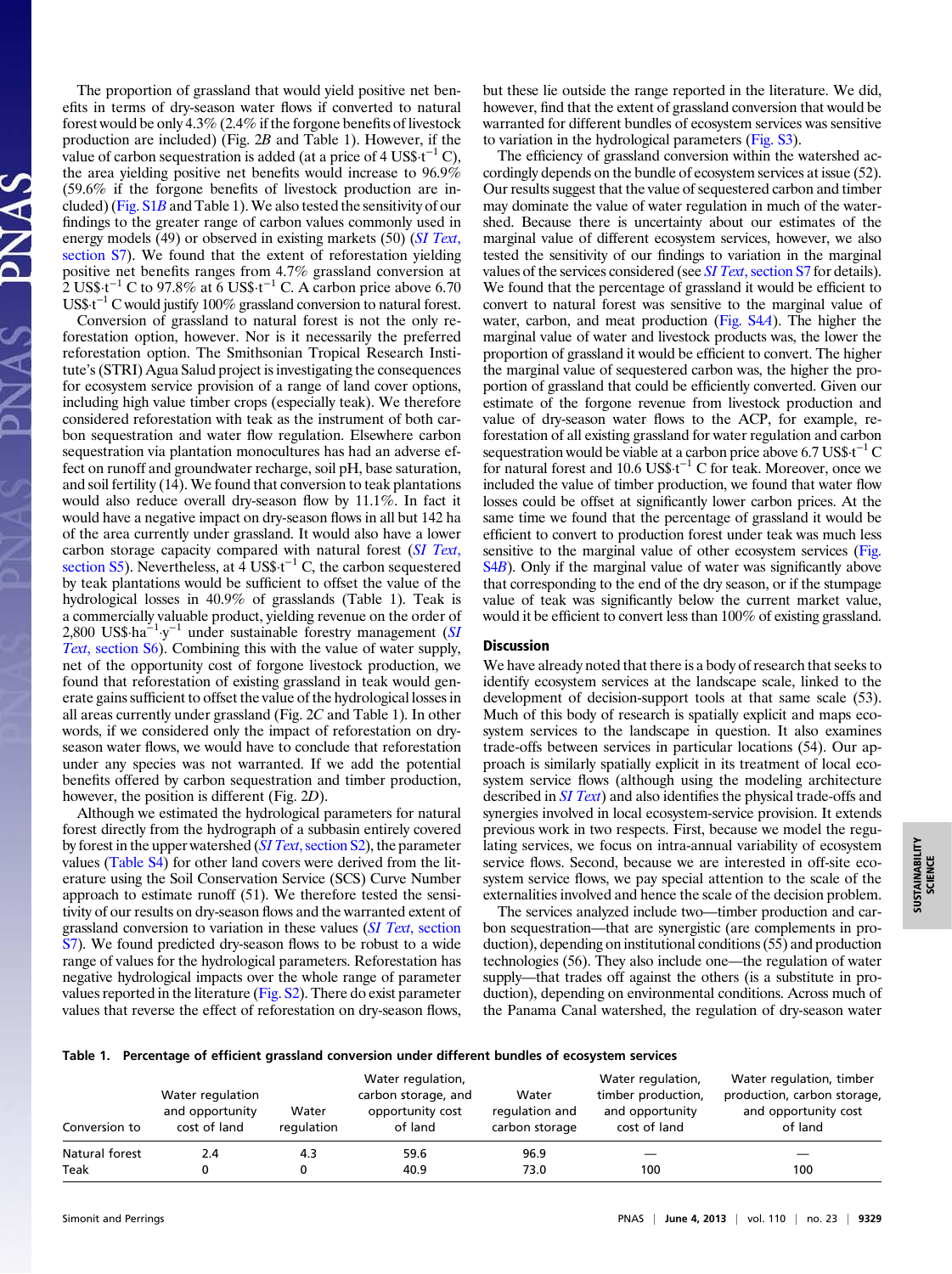flows trades off against both timber production and carbon sequestration. Bundling this set of services requires an understanding of both the production functions that generate them and the value they have to different groups of beneficiaries. Under the existing governance system, the negative impact of timber production on water flow regulation and the positive impact of timber production on carbon sequestration are both external to the decisions of plantation owners. However, whereas the negative water flow externality is at least partly local, the positive carbon externality is strictly global. Which services are included in any evaluation depends on the scale at which the problem is posed.

Multiple-ecosystem service flows generally imply the existence of multiple beneficiaries. In the case of the Panama Canal watershed only some of the beneficiaries of the services discussed are located within the watershed. Whereas carbon sequestration is a global public good, and whereas timber and livestock production is largely a local private good, water flow regulation offers a mix of public and private benefits at more than one scale. Although we have taken the Panama Canal Authority as the prime beneficiary of dry-season water flow regulation, and although we have taken the Canal toll revenue as a proxy for the benefits of dry-season water flow regulation, the existence of the Canal confers benefits on a much larger constituency. Like carbon sequestration within the watershed, the emissions saved from passage through the Canal rather than around Cape Horn benefits the global community.

The value of land cover as habitat for species also reflects benefits or costs that may be either local (e.g., pollination, pests and diseases, and nontimber forest products) or global (e.g., conserving the genetic information contained in endangered endemic species, international ecotourism, and pharmaceuticals). It may be possible to estimate the global value of habitat from expenditures by the Global Environment Facility or the Reducing Emissions from Deforestation and Forest Degradation (REDD+) scheme, but we were unable to identify biodiversity values with sufficient confidence to include them in this analysis. However, two points are worth making. First, we can say with certainty that the biodiversity value of conversion of grassland to natural forest would be expected to be significantly higher than the biodiversity value of conversion to teak plantations. Although we are unable to estimate the difference, it is partly what motivates our tests of the sensitivity of forest conversion to the relative value of plantations vs. natural forests. Second, we do not consider nonconvexities in the production of ecosystem services. It has been known for some time that differences in the optimal age of forests managed for timber only or for timber plus habitat may be a source of nonconvexity in the joint production function (46), leading to spatial and temporal specialization (57, 58). Both things might be expected to lead to greater heterogeneity in the optimal structure of forests than we find here.

The main point here is that separate evaluation of jointly produced ecosystem services and the focus on particular spatial or temporal scales can both lead to error. Understanding the spatial distribution of the costs and benefits of jointly produced services is important to the development of effective governance mechanisms and efficient incentive systems. The value of watershed protection is sensitive to demand for different services, and in some important cases markets for watershed protection services are already emerging. However, the spatial externalities of land use in forested watersheds persist. Addressing those externalities requires information both on the interdependence between multiple services and on the distribution of costs.

#### Methods

The methods used are described in detail in [SI Text](http://www.pnas.org/lookup/suppl/doi:10.1073/pnas.1112242110/-/DCSupplemental/pnas.201112242SI.pdf?targetid=nameddest=STXT). Here we summarize the approach taken to the modeling of dry-season water flows and other ecosystem services. We adopted a spatially distributed approach to the identification of the processes and functions that underpin distinct ecosystem services, the *i*th spatial unit (pixel) having a 30  $\times$  30-m resolution. To evaluate the effect of land cover change on water flow regulation, we focused on dryseason flows into Gatun and Madden Lakes. During the dry season, Madden Lake is drained into Gatun and so directly supports Canal navigation. Under the assumptions described in SI Text[, section S4](http://www.pnas.org/lookup/suppl/doi:10.1073/pnas.1112242110/-/DCSupplemental/pnas.201112242SI.pdf?targetid=nameddest=STXT), we estimated flows due both to surface runoff and to dry-season baseflow, using the equation

$$
D^{d} = \sum_{i} D_{i}^{d} (Z_{ij}) = \sum_{i} \left[ B_{i} \left( G_{i} (Z_{ij}), E_{i}^{d} (Z_{ij}), R_{i}^{d} \right) + Q_{i}^{d} (Z_{ij}) \right],
$$
 [1]

where  $D<sup>d</sup>$ , water discharge into both Madden and Gatun Lakes during the dry season [\(Fig. S5](http://www.pnas.org/lookup/suppl/doi:10.1073/pnas.1112242110/-/DCSupplemental/pnas.201112242SI.pdf?targetid=nameddest=SF5)D), is the sum of the dry-season flows from all spatial units in the Panama Canal watershed. Dry-season discharge is a function of two flows: baseflow,  $B_i$  and surface runoff,  $Q_i^d$ . Net dry-season baseflow is modeled as a function of groundwater recharge [\(Fig. S5](http://www.pnas.org/lookup/suppl/doi:10.1073/pnas.1112242110/-/DCSupplemental/pnas.201112242SI.pdf?targetid=nameddest=SF5)C),  $G_i$ , dry-season evapotranspiration,  $E_i^d$ , and rainfall infiltration over the same period,  $(R_i^d - Q_i^d)$ . Potential baseflow in the dry season is equivalent to groundwater recharge in the wet season. Vegetation uses available soil moisture. If soil moisture is less than the actual evapotranspiration (i.e.,  $R_i^d - Q_i^d < E_i^d$ ), groundwater uptake of wetseason recharge will compensate for the dry-season soil moisture deficiency up to the point where uptake does not exceed recharge. Direct runoff ([Fig. S5](http://www.pnas.org/lookup/suppl/doi:10.1073/pnas.1112242110/-/DCSupplemental/pnas.201112242SI.pdf?targetid=nameddest=SF5)A) was estimated using the SCS Curve Number approach ([Fig. S6](http://www.pnas.org/lookup/suppl/doi:10.1073/pnas.1112242110/-/DCSupplemental/pnas.201112242SI.pdf?targetid=nameddest=SF6)) (51). If estimated on a monthly time frame, the direct runoff component in this approach includes monthly baseflow and not just the sum of event-based quick flows. See SI Text[, section S3](http://www.pnas.org/lookup/suppl/doi:10.1073/pnas.1112242110/-/DCSupplemental/pnas.201112242SI.pdf?targetid=nameddest=STXT) for details of groundwater recharge and evapotranspiration estimation and SI Text[, section S2](http://www.pnas.org/lookup/suppl/doi:10.1073/pnas.1112242110/-/DCSupplemental/pnas.201112242SI.pdf?targetid=nameddest=STXT) for details of runoff estimation.

Additional ecosystem services modeled were climate regulation through carbon sequestration and timber and livestock production, with  $X_{i1}$  denoting carbon storage,  $X_{i2}$  denoting timber production, and  $X_{i3}$  denoting livestock production. We considered each to be jointly produced as part of a bundle associated with one of three different types of land cover: natural forest,  $Z_{i1}$ , production forest,  $Z_{i2}$ , and grassland,  $Z_{i3}$ . We denote the reference service, the regulation of dry-season water flows from the *i*th pixel, by  $Y_{i0} = Y_{i0}(D_i^d)$ . In addition, we have three carbon-product bundles corresponding to each land cover: natural forest,  $Y_{i1} = Y_{i1}(X_{i1}, 0, 0, Z_{i1})$ , production forest,  $Y_{i2} =$  $Y_{i2}(X_{i1}, X_{i2}, 0, Z_{i2})$ , and grassland,  $Y_{i3} = Y_{i3}(X_{i1}, 0, X_{i3}, Z_{i3})$ . The impact of change in land cover on carbon stocks in each case was modeled using estimates obtained from local studies (SI Text[, section S5](http://www.pnas.org/lookup/suppl/doi:10.1073/pnas.1112242110/-/DCSupplemental/pnas.201112242SI.pdf?targetid=nameddest=STXT)). We did not separately account for soil carbon stocks because local studies indicate that changes in land cover have little effect on soil carbon (59). However, we did account for carbon stocks in litter accumulation, using ref. 60. Production of timber from teak plantations and livestock products from grassland was modeled using parameter estimates from local studies and assuming sus-tainable forest management and cattle production (SI Text[, section S6](http://www.pnas.org/lookup/suppl/doi:10.1073/pnas.1112242110/-/DCSupplemental/pnas.201112242SI.pdf?targetid=nameddest=STXT)).

The joint production of dry-season water flows and these three carbonproduct bundles was then modeled using a spatially disaggregated implicit production function of the form

$$
F_i(Y_{i0}, Y_{ij}, Z_{ij}) = 0, \qquad [2]
$$

where  $F_i(\cdot)$  defines, for the *i*th pixel, the output of a set of services comprising dry-season water flows,  $Y_{i0}$ , plus the three carbon-product bundles,  $Y_{ii}, j = 1, ..., 3$ , and the land covers that generate each bundle. The choice of land cover on each pixel accordingly determines both dry-season flows and the carbon-product bundle supplied by that pixel. Assuming that a single land cover type corresponds to each pixel, the requirements for land cover to be efficient may be obtained from the first-order necessary conditions for maximizing the net benefits yielded by this bundle of services,

$$
\pi_i(Y_{i0}, Y_{ij}, Z_{ij}, V, W) = V_0 Y_{i0} + V_j Y_{ij} - W_j Z_{ij},
$$
\n[3]

with  $V_0$  and  $V_i$  being, respectively, the marginal value of the dry-season water flows and a measure of the marginal value of the carbon-product bundle associated with the jth land cover type and  $W_i$  being the marginal cost of the jth land cover type. Because the rate of transformation between dry-season water flows and each carbon-product bundle should be equal to the ratio of their marginal values, we used estimates of the marginal value of each service (described in SI Text[, section S6](http://www.pnas.org/lookup/suppl/doi:10.1073/pnas.1112242110/-/DCSupplemental/pnas.201112242SI.pdf?targetid=nameddest=STXT)) to identify the land area for which this condition held for different bundles of services.

ACKNOWLEDGMENTS. Jeff Hall (Smithsonian Tropical Research Institute) provided logistical support. The authors thank the Panama Canal Authority for data, and in particular Abelardo Bal, Arturo Cerezo, and Angel Ureña. The authors also thank Ivan Jaramillo (Empresa de Transmisión Eléctrica, SA) for spatial data on monthly potential evapotranspiration. The authors acknowledge support from the Biodiversity and Ecosystem Services Research Training Network (BESTNet) for research coordination Grant 0639252, from the National Science Foundation. They also acknowledge support from the Arizona State University—STRI partnership.